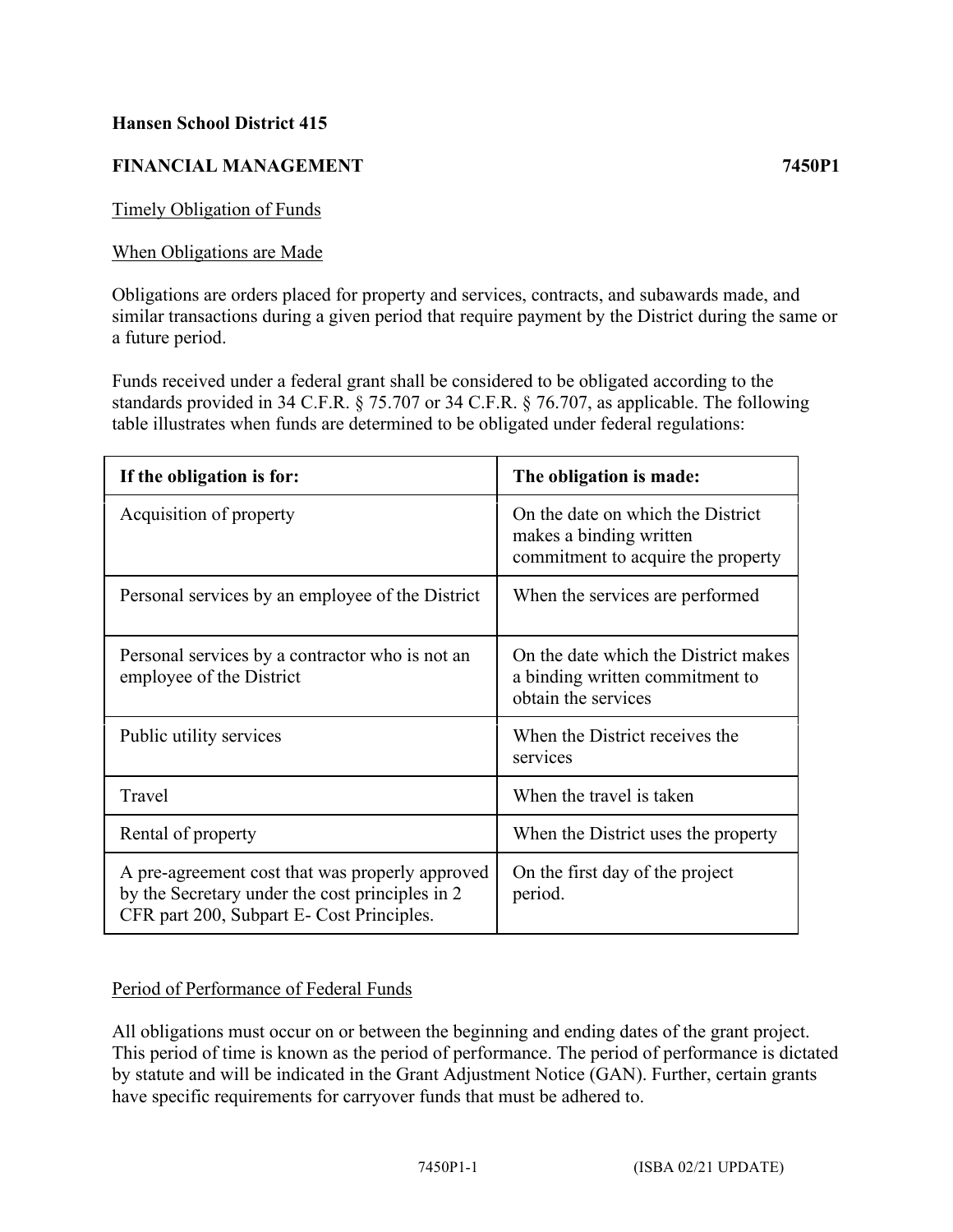**State-Administered Grants:** As a general rule, state-administered federal funds are available for obligation within the year that Congress appropriates the funds for. However, given the unique nature of educational institutions, for many federal education grants, the period of availability is 27 months. Federal education grant funds are typically awarded on July 1 of each year. While the District will always plan to spend all current grant funds within the year the grant was appropriated for, the period of obligation for any grant that is covered by the "Tydings Amendment" is 27 months, extending from July 1 of the fiscal year for which the funds were appropriated through September 30 of the second following fiscal year. This maximum period includes a 15-month period of initial availability, plus a 12-month period for carryover. For example, funds awarded on July 1, 2015 would remain available for obligation through September 30, 2017.

**Direct Grants:** In general, the period of availability for federal funds authorized under direct grants is identified in the GAN.

For both state-administered and direct grants, regardless of the period of availability, the District must liquidate all obligations incurred under the award not later than 120 days after the end of the funding period unless an extension is authorized. Any funds not obligated within the period of availability or liquidated within the appropriate timeframe are said to lapse and must be returned to the awarding agency. Consequently, the District shall closely monitor grant spending throughout the grant cycle.

The District shall submit all financial, performance, and other reports required by the terms and conditions of the federal award before the end of this 120-day period. Any such reports required to be submitted to a pass-through entity shall be provided within 90 days of the end of the funding period, unless an extension is authorized.

# **Carryover**

**State-Administered Grants:** As described above, the Tydings Amendment extends the period of availability for applicable state-administered program funds. Essentially, it permits recipients to "carry over" any funds left over at the end of the initial 15 month period into the next year. These leftover funds are typically referred to as carryover funds and continue to be available for obligation for an additional 12 months. Accordingly, the District may have multiple years of grant funds available under the same program at the same time.

Any carryover in individual federal programs is determined in an annual audit performed each year according to GAAP and State statutes. After carryover amounts are determined, they are reported and administered according to specific federal award requirements as outlined in the individual program applications.

Procedure History: Promulgated on: 12-17-18 Revised on:4-19-21